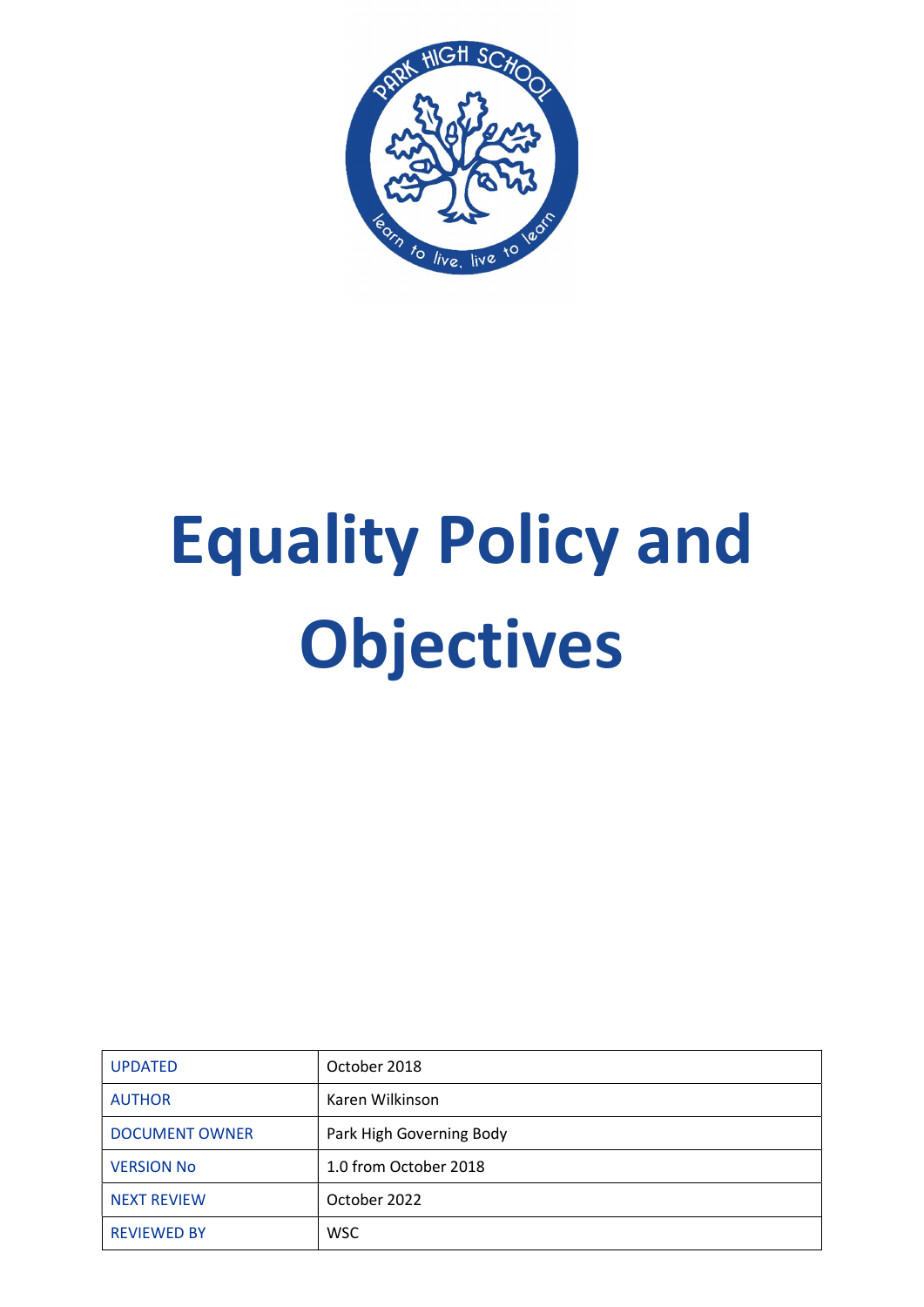# Policy-Introduction

This policy has been reviewed and some amendments made. This includes amalgamating Equality Objectives and Policy, updating the legal framework and suggested removal of some categories at the end of the document.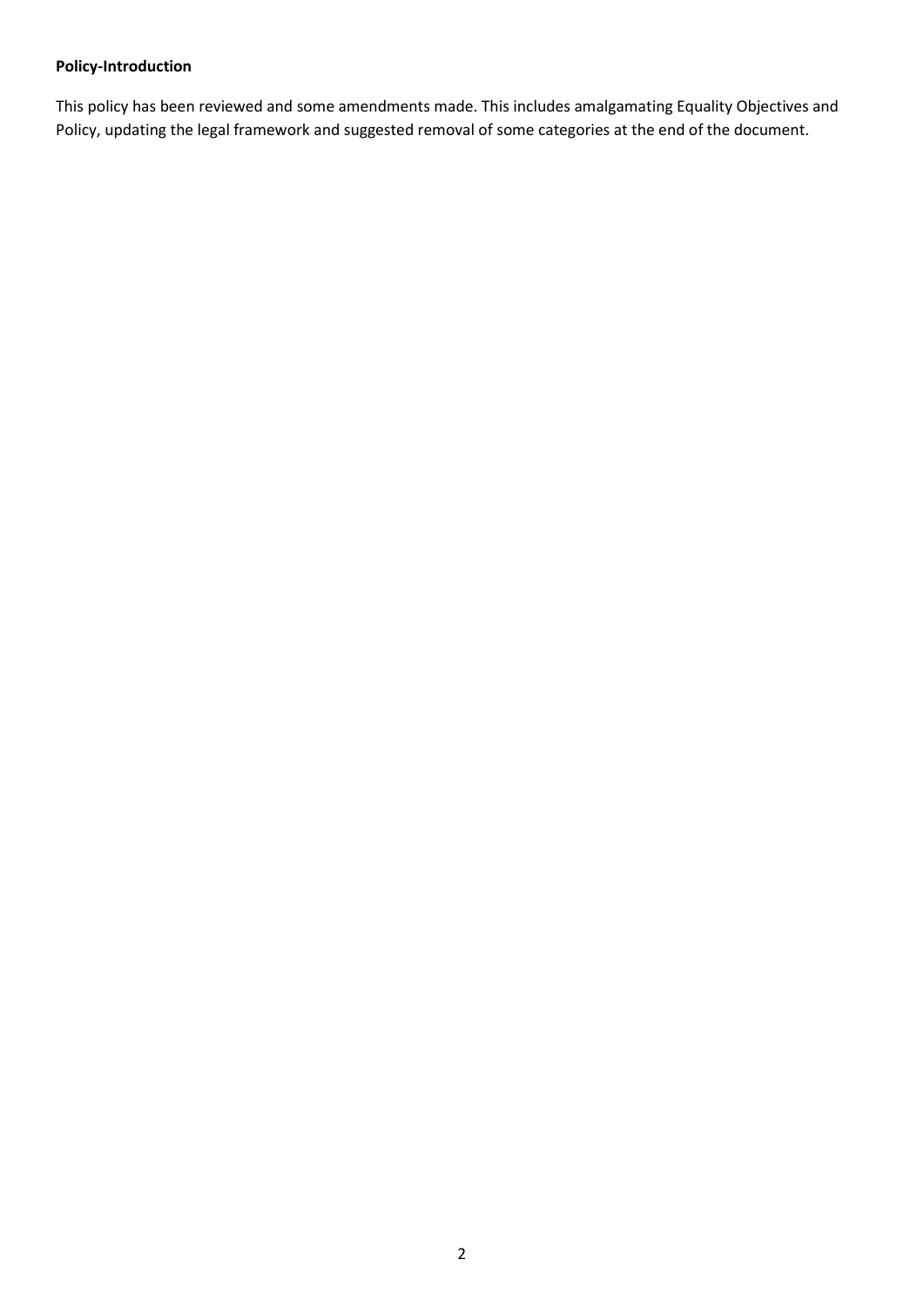## **Context**

The Equality Act 2010 is described on the Home Office website as follows:

"The act covers nine protected characteristics, which cannot be used as a reason to treat people unfairly. Every person has one or more of the protected characteristics, so the act protects everyone against unfair treatment. The protected characteristics are:

- age
- **•** disability
- gender reassignment
- marriage and civil partnership
- pregnancy and maternity
- race
- religion or belief
- sex
- sexual orientation

The Equality Act 2010 sets out the different ways in which it is unlawful to treat someone, such as direct and indirect discrimination, harassment, victimisation and failing to make a reasonable adjustment for a disabled person. The act prohibits unfair treatment in the workplace, when providing goods, facilities and services, when exercising public functions, in the disposal and management of premises, in education and by associations ..."

At Park High we welcome all legislation which aims to promote equality of opportunity, however, for the school context we have broadened the scope of our policy, in particular to include social class. The educational disadvantage associated with poverty is recognised in the collection of data relating to underachievement of students entitled to free school meals and additional support provided for those students. Whilst social class does not necessarily determine income, other initiatives have recognised the importance of specific interventions that promote attainment and access to higher education for students from non-professional backgrounds.

# 1. Legal framework

This document meets the requirements under the following legislation:

- The Equality Act 2010, which introduced the public sector equality duty and protects people from discrimination
- The Equality Act 2010 (Specific Duties) Regulations 2011, which require schools to publish information to demonstrate how they are complying with the public sector equality duty and to publish equality objectives

This document is also based on Department for Education (DfE) guidance: The Equality Act 2010 and schools.

# 2. Nine Guiding principles

In fulfilling the legal obligations cited above together with promoting broader principles of social justice we are guided by the following:

# Principle 1: All learners are of equal value.

We value all learners and potential learners, and their parents and carers, equally

- whether or not they are disabled
- whatever their ethnicity, culture, national origin or national status
- whatever their gender and gender identity
- whatever their religious or non-religious affiliation or faith background
- whether or not they have special educational needs
- whatever their sexual identity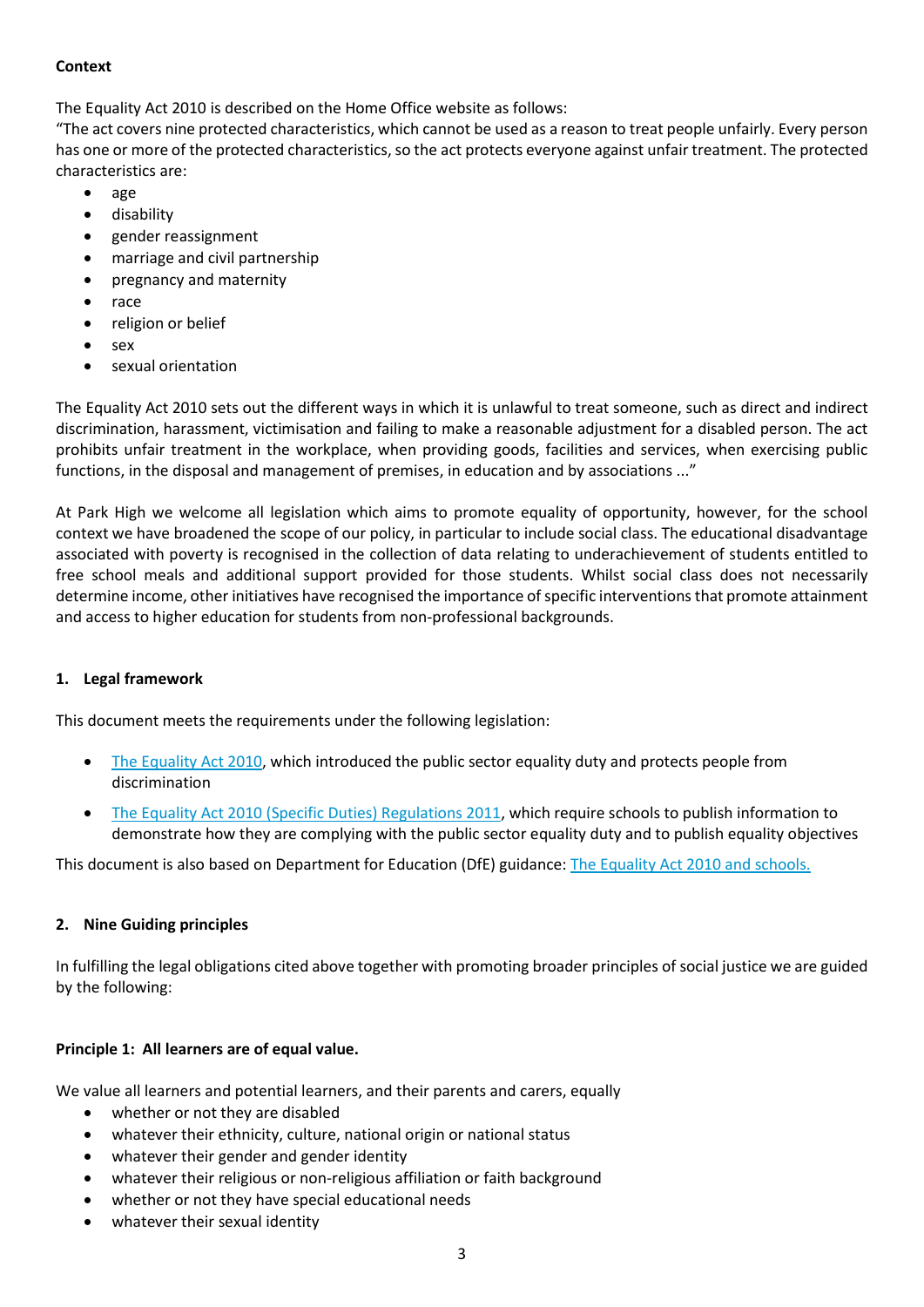whatever their income or social class

# Principle 2: We recognise and respect difference.

Treating people equally (Principle 1 above) does not necessarily involve treating them all the same. Our policies, procedures and activities must not discriminate but must nevertheless take account of differences of life-experience, outlook and background, and in the kinds of barrier and disadvantage which people may face, in relation to:

- disability, so that reasonable adjustments are made
- ethnicity, so that different cultural backgrounds and experiences of prejudice are recognised
- gender, so that the different needs and experiences of girls and boys, and women and men, are recognised
- religion, agnosticism, atheism, belief or faith background
- sexual identity
- special educational needs
- social class or income.

## Principle 3: We foster positive attitudes and relationships, and a shared sense of cohesion and belonging.

We intend that our policies, procedures and activities should promote:

- positive attitudes towards disabled people, good relations between disabled and non-disabled people, and an absence of harassment of disabled people
- respect for people of all ages
- positive interaction, good relations and dialogue between groups and communities different from each other in terms of ethnicity, culture, religious affiliation, national origin or national status, and an absence of prejudice-related bullying and incidents
- mutual respect and good relations between boys and girls, and women and men, and an absence of sexual and homophobic harassment.

#### Principle 4: We observe good equalities practice in staff recruitment, retention and development.

We ensure that policies and procedures should benefit all employees and potential employees, for example in recruitment and promotion, and in continuing professional development:

- whether or not they are disabled
- whatever their age
- whatever their ethnicity, culture, beliefs, national origin or national status
- whatever their gender or sexual identity, and with full respect for legal rights relating to pregnancy and maternity
- whatever their socio-economic background or position within the school
- whatever their trade union affiliation.

#### Principle 5: We aim to reduce and remove inequalities and barriers that already exist.

In addition to avoiding or minimising possible negative impacts of our policies, we take opportunities to maximise positive impacts by reducing and removing inequalities and barriers that may already exist between:

- disabled and non-disabled people
- people of different ethnic, cultural and religious backgrounds
- people from different language backgrounds
- girls and boys, women and men
- people with different sexual identities
- people of different social or economic backgrounds

#### Principle 6: We consult and involve widely.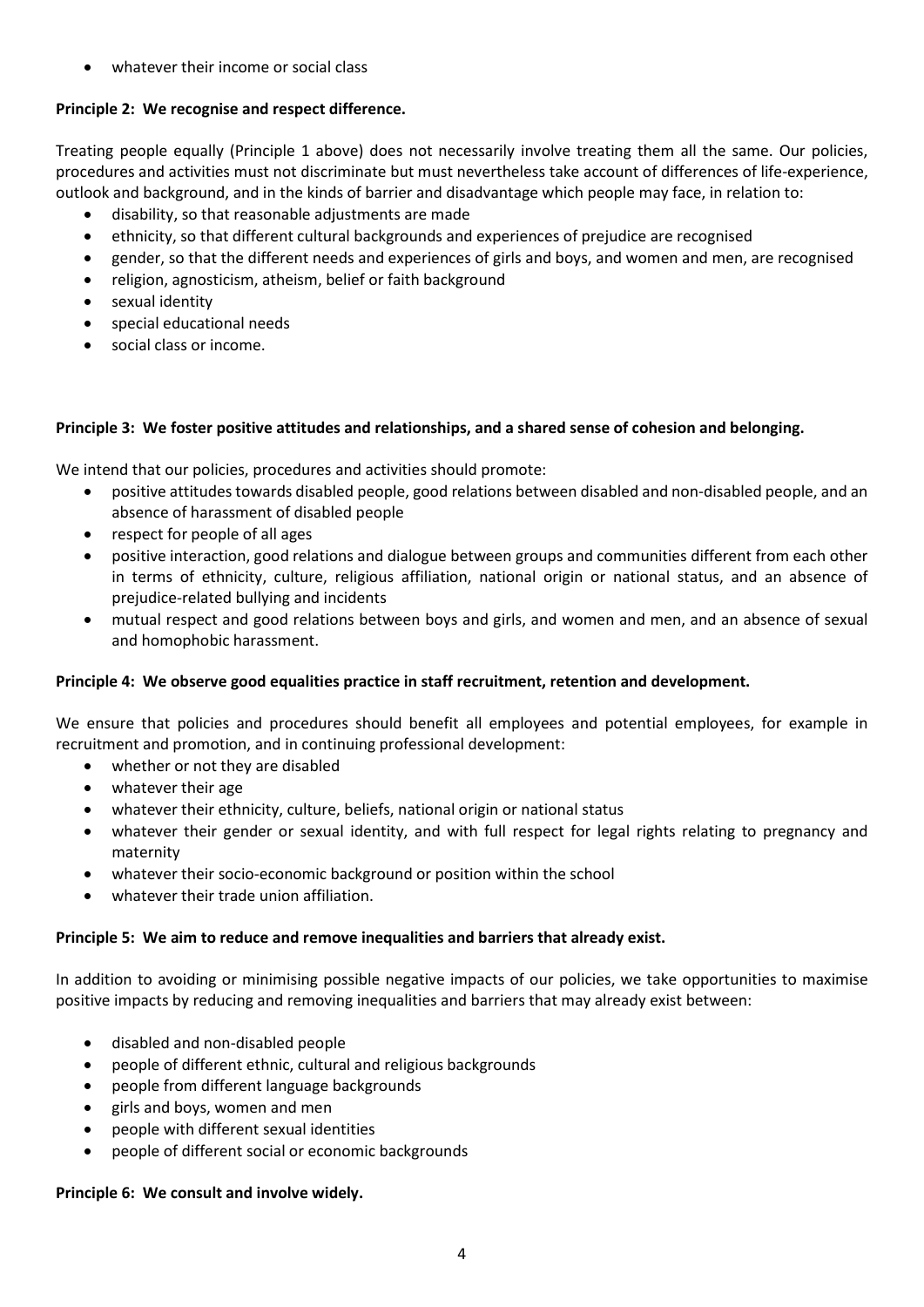We engage with a range of groups and individuals to ensure that those who are affected by a policy or activity are consulted and involved in the design of new policies, and in the review of existing ones. We consult and, where possible, involve:

- disabled as well as non-disabled people, students with special educational needs
- people from across the age range
- people from a range of ethnic, cultural and religious and non-religious backgrounds
- women and men, girls and boys
- gay people as well as heterosexual, people with different sexual identities
- people from different socio-economic backgrounds.

## Principle 7: Society as a whole should benefit.

We intend that our policies and activities should benefit society as a whole, both locally and nationally, by fostering greater social cohesion, and greater participation in public life of:

- disabled people as well as non-disabled
- people of a wide range of ethnic, cultural, religious and non-religious backgrounds both women and men, girls and boys
- gay, lesbian bisexual and transgender people as well as heterosexual
- people from different socio-economic backgrounds.

#### Principle 8: We base our educational practices on sound evidence.

We maintain and publish quantitative and qualitative information about our progress towards greater equality in relation to:

- **•** disability
- ethnicity
- gender
- special educational needs
- economic background as indicated by entitlement to free school meals

## Principle 9: Objectives

We formulate and publish specific and measurable objectives, based on the evidence we have collected and published (principle 8) and the engagement in which we have been involved (principle 7), in relation to:

- disability
- ethnicity, religion and culture
- gender
- special educational needs
- socio-economic background as indicated by entitlement to free school meals

At Park High, our Equality Objectives reflect the school's priorities and draw upon available data and multiple forms of other evidence. Careful evaluation, monitoring and feedback is undertaken in order to ensure that we are working to achieve improved outcomes for different groups.

- 1. To promote cultural understanding and awareness of different religious beliefs between different ethnic groups and our school community
- 2. To promote the involvement of all groups of students in the extra-curricular life of the school, including leadership opportunities and the Park High Promise: Ensuring that students are entitled to:
	- i. High quality advice regarding careers and future pathways;
	- ii. A broad range of experiences beyond the classroom;
	- iii. Opportunities to engage with the community within school and beyond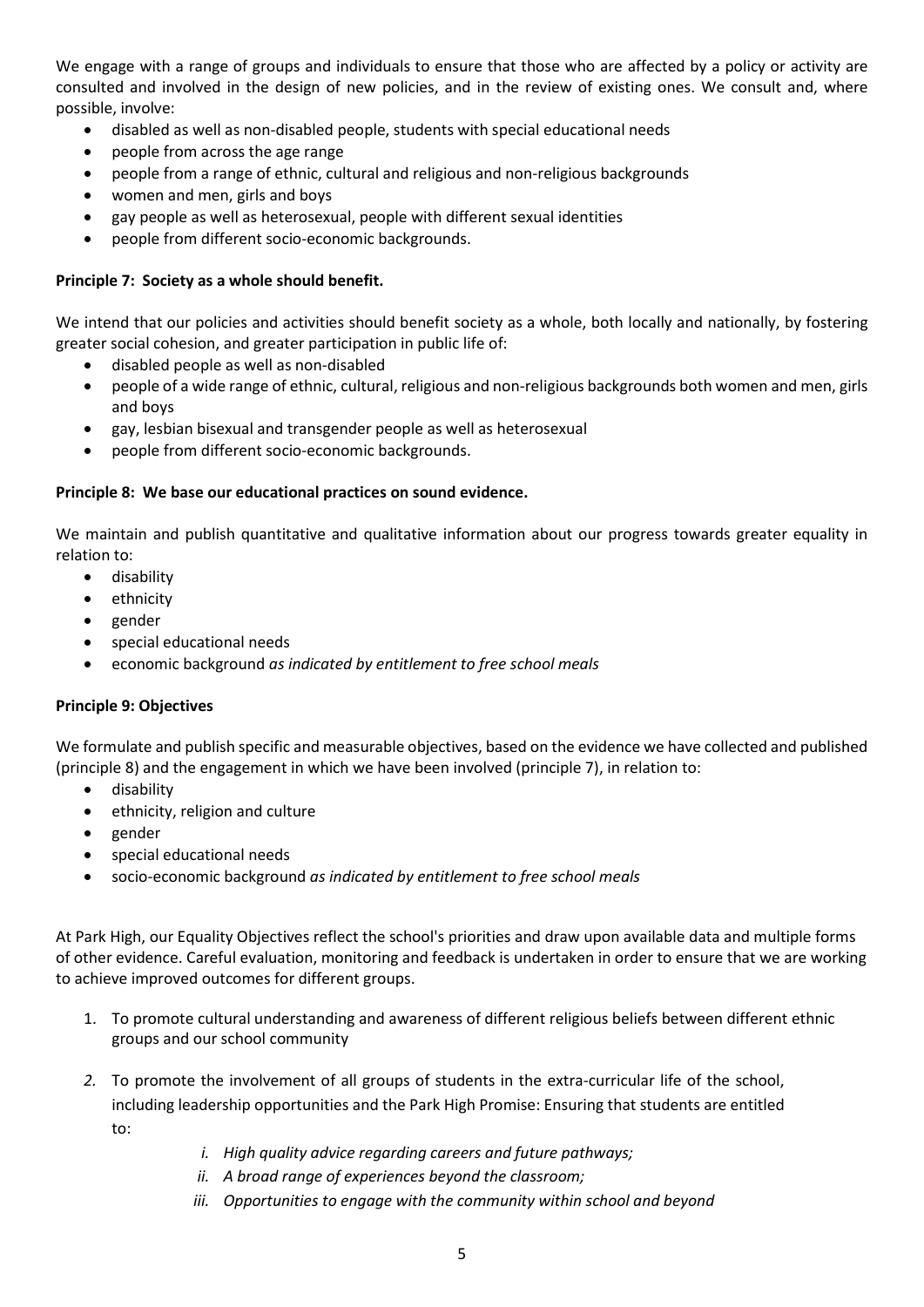- 3. To close gaps in attainment and achievement between pupils and all groups of pupils. This includes (but is not limited to) boys and girls; students eligible to free school meals; pupils with special educational needs and disabilities; looked after children; pupils from different heritage groups.
- 4. To further improve accessibility across the school for pupils, staff and visitors, including access to specialist teaching areas.
- 5. To ensure that policies and procedures benefit all employees and potential employees in all aspects of their work, including in recruitment and promotion, and in continuing professional development.
- 6. To minimise and address swiftly and appropriately any homophobic, sexist and racist incidents or language used by members of the school community.

## 3. Application of the Policy

## 3.1 The Curriculum

We keep each curriculum subject or area under review in order to ensure that teaching and learning reflect the nine principles.

## 3.2 Ethos and Organisation

We ensure the principles listed above apply to the full range of our policies and practices, including those that are concerned with:

- pupils' progress, attainment and achievement
- pupils' personal development, welfare and well-being
- teaching styles and strategies
- admissions and attendance
- staff recruitment, retention and professional development
- care, guidance and support
- behaviour, discipline and exclusions
- working in partnership with parents, carers and guardians
- working with the wider community.

3.3 Addressing prejudice and prejudice-related bullying; the school is opposed to all forms of prejudice, harassment and bullying including language and actions that incite or reflect:

- prejudice around age
- prejudice around disability or special educational needs
- prejudices around racism and xenophobia, including those that are directed towards religious groups and communities, for example anti-Semitism and Islamophobia, and those that are directed against travellers, migrants, refugees and people seeking asylum
- prejudice relating to heritage or language
- prejudices reflecting sexism and homophobia
- prejudice in relation to social class or socio-economic background.

There is guidance in the staff handbook on how prejudice-related incidents should be identified, assessed, recorded and dealt with. We keep a record of prejudice-related incidents.

3.4 Roles and responsibilities; the governing body is responsible for ensuring that the school complies with legislation, and that this policy and its related procedures and action plans are implemented. A member of the governing body has a watching brief regarding the implementation of this policy. The headteacher is responsible for implementing the policy; for ensuring that all staff are aware of their responsibilities and are given appropriate training and support; and for taking appropriate action in any cases of unlawful discrimination. A senior member of staff has day-to-day responsibility for co-ordinating implementation of the policy.

All staff are expected to:

promote an inclusive and collaborative ethos classrooms and around the school